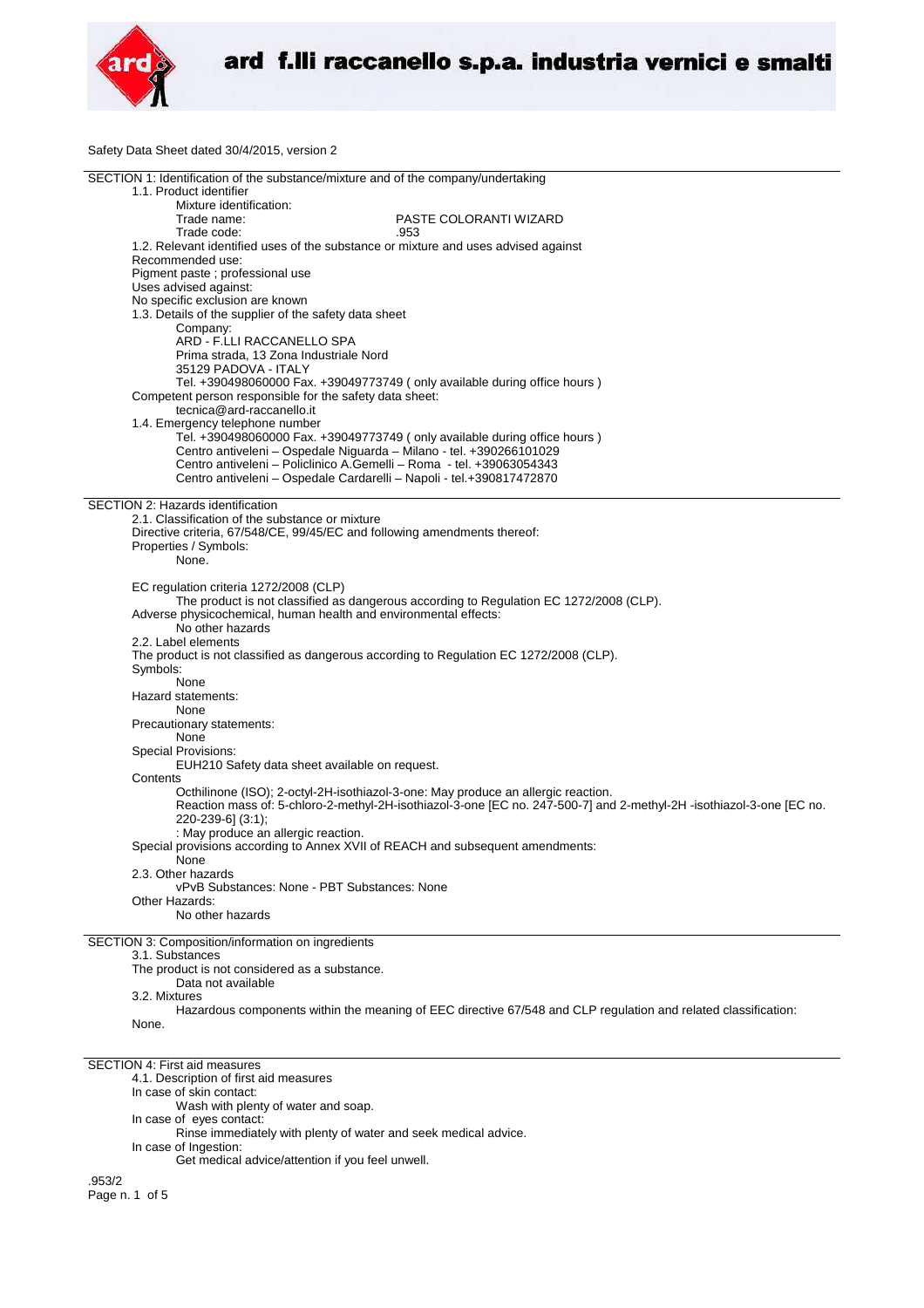| Safety Data Sheet<br>In case of Inhalation:<br>Remove casualty to fresh air and keep warm and at rest.<br>4.2. Most important symptoms and effects, both acute and delayed<br>No known symptoms to date.<br>4.3. Indication of any immediate medical attention and special treatment needed<br>Treatment:<br>Treat symptomatically.<br><b>SECTION 5: Firefighting measures</b>                                                                                                                                                                                                                                                                                                                                                                      |
|-----------------------------------------------------------------------------------------------------------------------------------------------------------------------------------------------------------------------------------------------------------------------------------------------------------------------------------------------------------------------------------------------------------------------------------------------------------------------------------------------------------------------------------------------------------------------------------------------------------------------------------------------------------------------------------------------------------------------------------------------------|
| 5.1. Extinguishing media<br>Suitable extinguishing media:<br>Irrelevant, the product is not flammable.<br>Extinguishing media which must not be used for safety reasons:<br>None in particular.<br>5.2. Special hazards arising from the substance or mixture<br>May produce toxic fumes of carbon monoxide if burning.<br>Do not inhale explosion and combustion gases.<br>5.3. Advice for firefighters<br>Use suitable breathing apparatus.                                                                                                                                                                                                                                                                                                       |
| Collect contaminated fire extinguishing water separately. This must not be discharged into drains.                                                                                                                                                                                                                                                                                                                                                                                                                                                                                                                                                                                                                                                  |
| <b>SECTION 6: Accidental release measures</b><br>6.1. Personal precautions, protective equipment and emergency procedures<br>Wear personal protection equipment.<br>Remove persons to safety.<br>See protective measures under point 7 and 8.<br>6.2. Environmental precautions<br>Do not allow to enter into soil/subsoil. Do not allow to enter into surface water or drains.<br>Retain contaminated washing water and dispose it.<br>In case of gas escape or of entry into waterways, soil or drains, inform the responsible authorities.<br>6.3. Methods and material for containment and cleaning up<br>Suitable material for taking up: absorbing material, organic, sand.<br>Wash with plenty of water.<br>6.4. Reference to other sections |
| See also section 8 and 13                                                                                                                                                                                                                                                                                                                                                                                                                                                                                                                                                                                                                                                                                                                           |
| SECTION 7: Handling and storage                                                                                                                                                                                                                                                                                                                                                                                                                                                                                                                                                                                                                                                                                                                     |
| 7.1. Precautions for safe handling<br>Avoid contact with skin and eyes.<br>Do not eat or drink while working.<br>See also section 8 for recommended protective equipment.<br>7.2. Conditions for safe storage, including any incompatibilities<br>Keep away from food, drink and feed.<br>Incompatible materials:<br>None in particular.<br>Instructions as regards storage premises:<br>Adequately ventilated premises.<br>7.3. Specific end use(s)<br>None in particular                                                                                                                                                                                                                                                                          |
| SECTION 8: Exposure controls/personal protection                                                                                                                                                                                                                                                                                                                                                                                                                                                                                                                                                                                                                                                                                                    |
| 8.1. Control parameters<br>Exposure limit(s):<br>There are not occupational exposure limits in accordance to the EU legislation<br><b>DNEL Values:</b><br>Data not available<br><b>PNEC Values:</b><br>Data not available                                                                                                                                                                                                                                                                                                                                                                                                                                                                                                                           |
| 8.2. Exposure controls<br>Eye/ face protection:<br>Not needed for normal use. Anyway, operate according good working practices.<br>Skin protection<br>a) protection for hands:<br>One-time gloves.                                                                                                                                                                                                                                                                                                                                                                                                                                                                                                                                                  |
| b) other:<br>No special precaution must be adopted for normal use.<br>Respiratory protection:<br>Not needed for normal use.<br>Thermal Hazards:<br>None                                                                                                                                                                                                                                                                                                                                                                                                                                                                                                                                                                                             |
| Environmental exposure controls:                                                                                                                                                                                                                                                                                                                                                                                                                                                                                                                                                                                                                                                                                                                    |
| None                                                                                                                                                                                                                                                                                                                                                                                                                                                                                                                                                                                                                                                                                                                                                |
| SECTION 9: Physical and chemical properties                                                                                                                                                                                                                                                                                                                                                                                                                                                                                                                                                                                                                                                                                                         |
| 9.1. Information on basic physical and chemical properties<br>Appearance and colour:<br>Fluid dispersion various colors<br>Odour:<br>Characteristic: almost odorless<br>Odour threshold:<br>Data not available                                                                                                                                                                                                                                                                                                                                                                                                                                                                                                                                      |
| .953/2                                                                                                                                                                                                                                                                                                                                                                                                                                                                                                                                                                                                                                                                                                                                              |

Page n. 2 of 5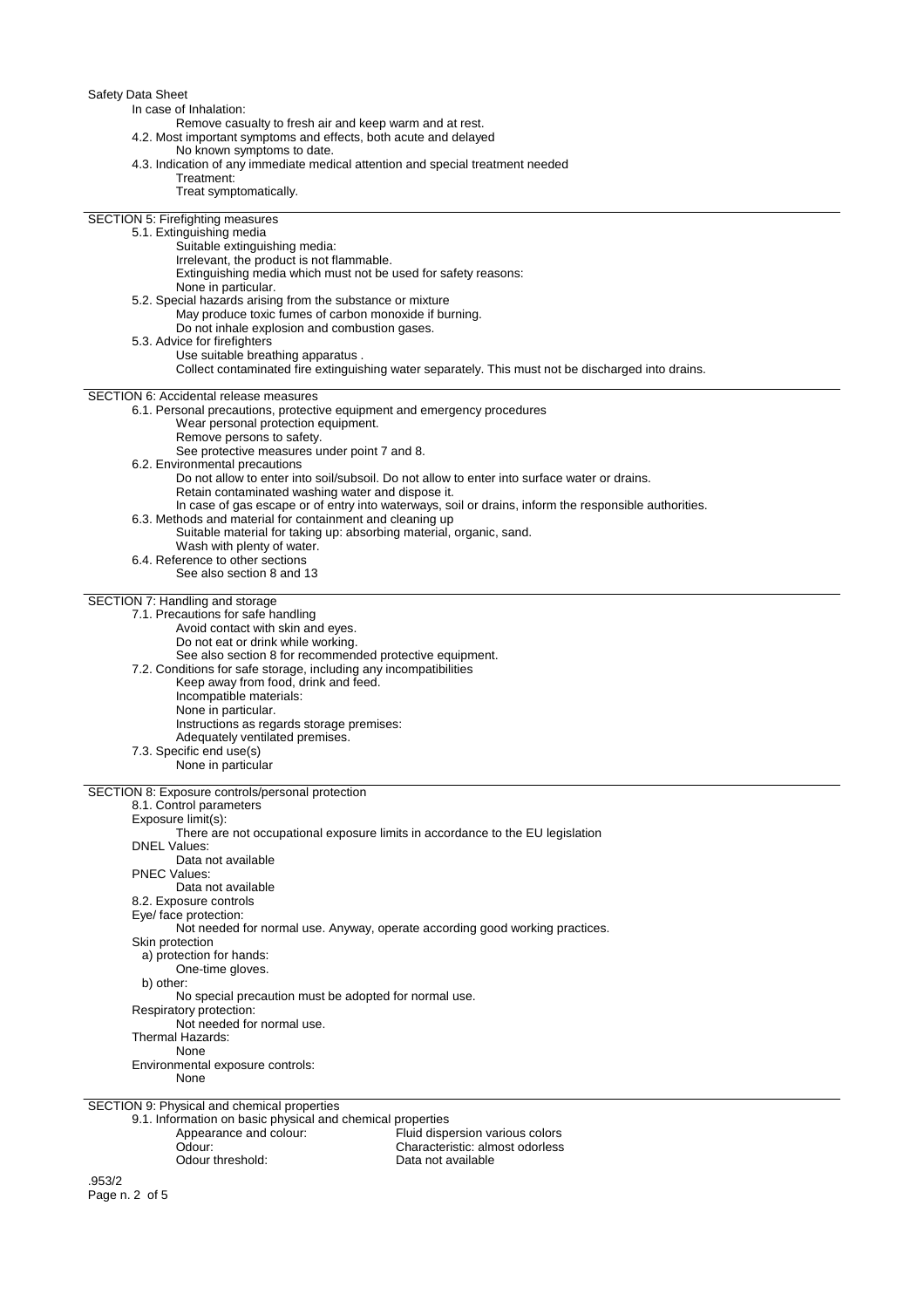| Safety Data Sheet<br>pH:                                                                     | 9,5                                                                                                                       |  |  |
|----------------------------------------------------------------------------------------------|---------------------------------------------------------------------------------------------------------------------------|--|--|
| Melting point / freezing point:                                                              | Data not available                                                                                                        |  |  |
| Initial boiling point and boiling range:                                                     | Data not available                                                                                                        |  |  |
| Solid/gas flammability:                                                                      | Data not available                                                                                                        |  |  |
| Upper/lower flammability or explosive limits:                                                | Data not available                                                                                                        |  |  |
| Vapour density:                                                                              | Data not available                                                                                                        |  |  |
| Flash point:<br>Evaporation rate:                                                            | Not flammable<br>Data not available                                                                                       |  |  |
| Vapour pressure:                                                                             | Data not available                                                                                                        |  |  |
| Relative density:                                                                            | 1100 - 2000 g/l a 20°C                                                                                                    |  |  |
| Solubility in water:                                                                         | Miscible                                                                                                                  |  |  |
| Solubility in oil:                                                                           | Miscible                                                                                                                  |  |  |
| Partition coefficient (n-octanol/water):                                                     | Data not available                                                                                                        |  |  |
| Auto-ignition temperature:<br>Decomposition temperature:                                     | Data not available<br>Data not available                                                                                  |  |  |
| Viscosity:                                                                                   | 1000 - 4500 cP 20°C                                                                                                       |  |  |
| Explosive properties:                                                                        | Data not available                                                                                                        |  |  |
| Oxidizing properties:                                                                        | Data not available                                                                                                        |  |  |
| 9.2. Other information                                                                       |                                                                                                                           |  |  |
| Miscibility:                                                                                 | Data not available                                                                                                        |  |  |
| Fat Solubility:<br>Conductivity:                                                             | Data not available<br>Data not available                                                                                  |  |  |
| Substance Groups relevant properties: Data not available                                     |                                                                                                                           |  |  |
| Note: The data herein refer to QC when the product was put on the market.                    |                                                                                                                           |  |  |
|                                                                                              |                                                                                                                           |  |  |
| SECTION 10: Stability and reactivity                                                         |                                                                                                                           |  |  |
| 10.1. Reactivity<br>Stable under normal conditions                                           |                                                                                                                           |  |  |
| 10.2. Chemical stability                                                                     |                                                                                                                           |  |  |
| Stable under normal conditions                                                               |                                                                                                                           |  |  |
| 10.3. Possibility of hazardous reactions                                                     |                                                                                                                           |  |  |
| None<br>10.4. Conditions to avoid                                                            |                                                                                                                           |  |  |
| Stable under normal conditions.                                                              |                                                                                                                           |  |  |
| 10.5. Incompatible materials                                                                 |                                                                                                                           |  |  |
| None in particular.                                                                          |                                                                                                                           |  |  |
| 10.6. Hazardous decomposition products<br>None.                                              |                                                                                                                           |  |  |
|                                                                                              |                                                                                                                           |  |  |
| SECTION 11: Toxicological information                                                        |                                                                                                                           |  |  |
| 11.1. Information on toxicological effects                                                   |                                                                                                                           |  |  |
|                                                                                              | Toxicological information of the mixture:                                                                                 |  |  |
| Data not available<br>Toxicological information of the main substances found in the mixture: |                                                                                                                           |  |  |
| Data not available                                                                           |                                                                                                                           |  |  |
|                                                                                              | If not differently specified, the information required in Regulation 453/2010/EC listed below must be considered as N.A.: |  |  |
| a) acute toxicity;                                                                           |                                                                                                                           |  |  |
| b) skin corrosion/irritation;                                                                |                                                                                                                           |  |  |
| c) serious eye damage/irritation;<br>d) respiratory or skin sensitisation;                   |                                                                                                                           |  |  |
| e) germ cell mutagenicity;                                                                   |                                                                                                                           |  |  |
| f) carcinogenicity;                                                                          |                                                                                                                           |  |  |
| q) reproductive toxicity;                                                                    |                                                                                                                           |  |  |
| h) STOT-single exposure;                                                                     |                                                                                                                           |  |  |
| i) STOT-repeated exposure;                                                                   |                                                                                                                           |  |  |
| i) aspiration hazard.                                                                        |                                                                                                                           |  |  |
| SECTION 12: Ecological information                                                           |                                                                                                                           |  |  |
| 12.1. Toxicity                                                                               |                                                                                                                           |  |  |
|                                                                                              | Adopt good working practices, so that the product is not released into the environment.                                   |  |  |
| Data not available                                                                           |                                                                                                                           |  |  |
| 12.2. Persistence and degradability<br>Data not available                                    |                                                                                                                           |  |  |
| 12.3. Bioaccumulative potential                                                              |                                                                                                                           |  |  |
| Data not available                                                                           |                                                                                                                           |  |  |
| 12.4. Mobility in soil                                                                       |                                                                                                                           |  |  |
| Data not available                                                                           |                                                                                                                           |  |  |
| 12.5. Results of PBT and vPvB assessment<br>vPvB Substances: None - PBT Substances: None     |                                                                                                                           |  |  |
| 12.6. Other adverse effects                                                                  |                                                                                                                           |  |  |
| None                                                                                         |                                                                                                                           |  |  |
|                                                                                              |                                                                                                                           |  |  |
| SECTION 13: Disposal considerations                                                          |                                                                                                                           |  |  |

13.1. Waste treatment methods

- Recover if possible. In so doing, comply with the local and national regulations currently in force.
- Waste should not be disposed of by release to sewers.
	- Contaminated packaging thinners and cleaning diluents must be landfilled.

.953/2 Page n. 3 of 5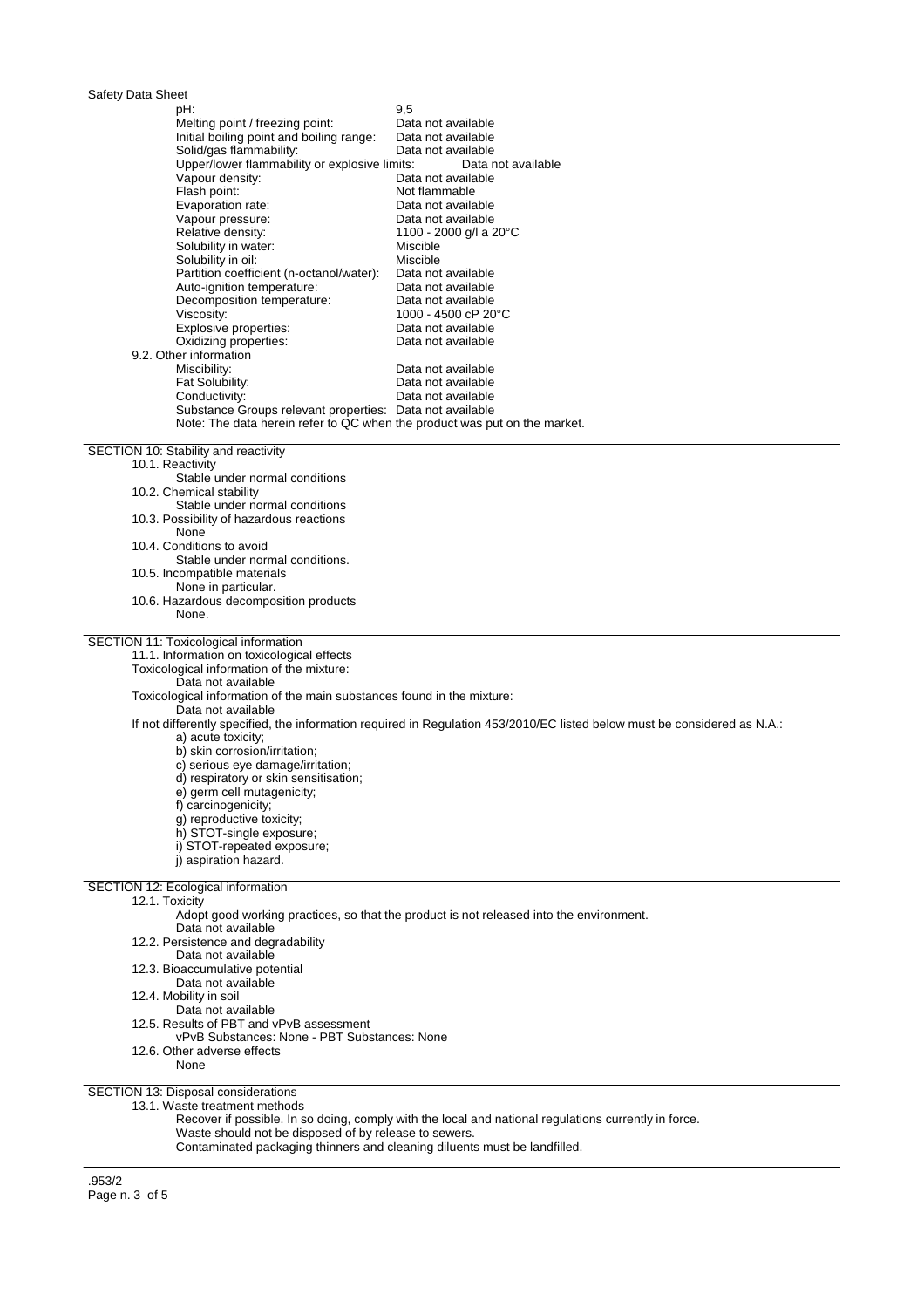Safety Data Sheet

SECTION 14: Transport information 14.1. UN number Not classified as dangerous in the meaning of transport regulations. 14.2. UN proper shipping name Data not available 14.3. Transport hazard class(es) Data not available 14.4. Packing group Data not available 14.5. Environmental hazards Data not available 14.6. Special precautions for user Data not available 14.7. Transport in bulk according to Annex II of MARPOL73/78 and the IBC Code Data not available SECTION 15: Regulatory information 15.1. Safety, health and environmental regulations/legislation specific for the substance or mixture Dir. 67/548/EEC (Classification, packaging and labelling of dangerous substances). Dir. 99/45/EEC (Classification, packaging and labelling of dangerous preparations). DIR.2004/42/CE. Unsuitable Regulation (EU) No 528/2012 and subsequent amendments. Dir. 98/24/EC (Risks related to chemical agents at work). Directive 2000/39/CE (Occupational exposure limit values) and subsequent modifications: 2004/37/CE, 2006/15/CE and 2009/161/UE. Dir. 2006/8/EC Regulation (EC) n. 1907/2006 (REACH) Regulation (EC) n. 1272/2008 (CLP) Regulation (EC) n. 790/2009 (ATP 1 CLP) and (EU) n. 758/2013 Regulation (EU) n. 453/2010 (Annex I) Regulation (EU) n. 286/2011 (ATP 2 CLP) Regulation (EU) n. 618/2012 (ATP 3 CLP) Regulation (EU) n. 487/2013 (ATP 4 CLP) Regulation (EU) n. 944/2013 (ATP 5 CLP) Regulation (EU) n. 605/2014 (ATP 6 CLP) Restrictions related to the product or the substances contained according to Annex XVII Regulation (EC) 1907/2006 (REACH) and subsequent modifications: None Where applicable, refer to the following regulatory provisions : Directive 2003/105/CE ('Activities linked to risks of serious accidents') and subsequent amendments. Regulation (EC) nr 648/2004 (detergents). 1999/13/EC (VOC directive) Provisions related to directives 82/501/EC(Seveso), 96/82/EC(Seveso II): Data not available 15.2. Chemical safety assessment No

SECTION 16: Other information

Paragraphs modified from the previous revision:

SECTION 1: Identification of the substance/mixture and of the company/undertaking

SECTION 2: Hazards identification

SECTION 4: First aid measures

SECTION 8: Exposure controls/personal protection

SECTION 9: Physical and chemical properties

SECTION 15: Regulatory information

This document was prepared by a competent person who has received appropriate training. Main bibliographic sources:

The ECHA database on registered substances.

ESIS- European chemical Substances Information System.

eChemPortal- the global portal to Information on Chemical Substance.

GESTIS substance database.

Insert further consulted bibliography

The information contained herein is based on our state of knowledge at the above-specified date. It refers solely to the product indicated and constitutes no guarantee of particular quality.

It is the duty of the user to ensure that this information is appropriate and complete with respect to the specific use intended. This MSDS cancels and replaces any preceding release.

Safety data Sheet available on request.

Legend of acronyms and abbreviations used in the safety data sheet:

ADR: European Agreement concerning the International Carriage of Dangerous Goods by Road.

- CAS: Chemical Abstracts Service (division of the American Chemical Society).<br>CLP: Classification, Labeling, Packaging.
- CLP: Classification, Labeling, Packaging.
- DNEL:<br>
FC50: Derived No Effective concerned Median effective concerned Median effective concerned Median S
	- Median effective concentration expected to produce a certain effect in 50% of test organisms

.953/2 Page n. 4 of 5